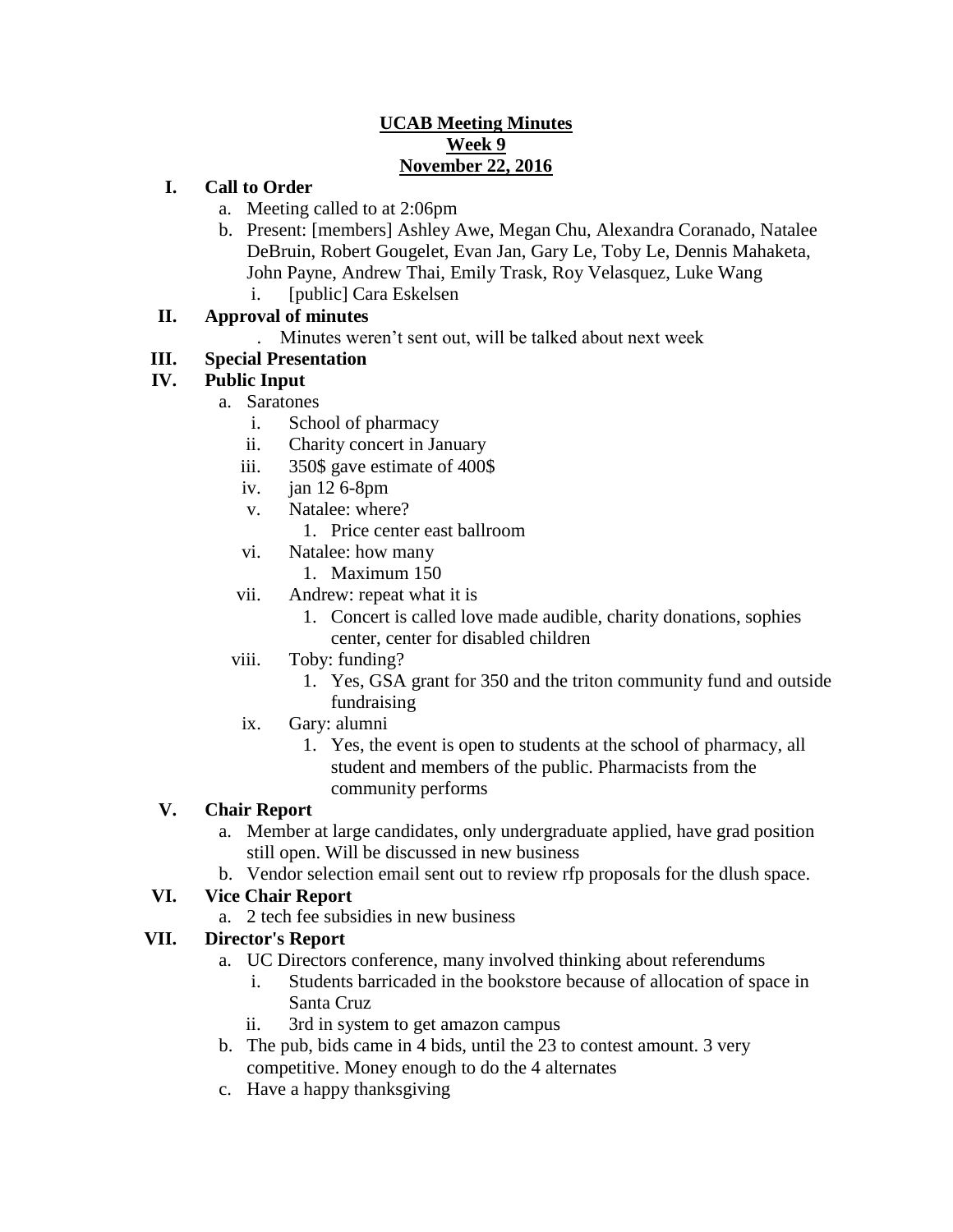## **VIII. New Business**

- a. Tech fee
	- i. Tritones Fall Show
		- 1. Friday dec 2, 8pm PC Ballroom East
		- 2. Meets 6 criteria
		- 3. 1.50x 350 ppl requested 500\$
		- 4. Recommendation to fund 500 with stipulation that the business office can process the request
			- a. So moved by Gary
			- b. Second: Rob
	- ii. Seratones
		- 1. Meets 7 criteria
		- 2. 1.50 x 150
		- 3. Move to fund \$225: Evan
			- a. Toby: second
- b. Member at large application
	- i. Move into closed session: Luke
		- 1. Second: Natalee
	- ii. Move to exit closed session at 2:33pm: Evan
		- 1. Second: Toby

## **IX. Old Business**

- a. Hi Thai Lease Renewal
	- i. Ad Hoc committee
		- 1. Data based on survey of 500-600 survey results
		- 2. Food handling the biggest complaint
		- 3. Food is not cooked or its poor cooking
		- 4. Not authentic, but they still like the variety
		- 5. Price to quality ratio not good
		- 6. People want healthier options
		- 7. Conclusions:
			- a. Written food handling protocol before and after changes
			- b. Identify new or better sources or different ingredients
			- c. Redesign a streamlined visual menu display
			- d. Menu change for more authentic food
		- 8. Rob: this is things we want them to change, so it will read very negative, but the typical response is good
		- 9. Gary: strangeness in the results, more information to look out. Students are less likely to understand about renew a lease
		- 10. Evan: structured the survey that created confusion
		- 11. Evan: comments we got was hi thai has promise, just needs some updates, would it be possible to get an investment, with a match from ucen

a. The lounge is all ucen space

- 12. Andrew: are there plans for refurbishment
	- a. John: not in dining area, in the lounge space to put study carols, and a remove built in bench to move lounge furniture.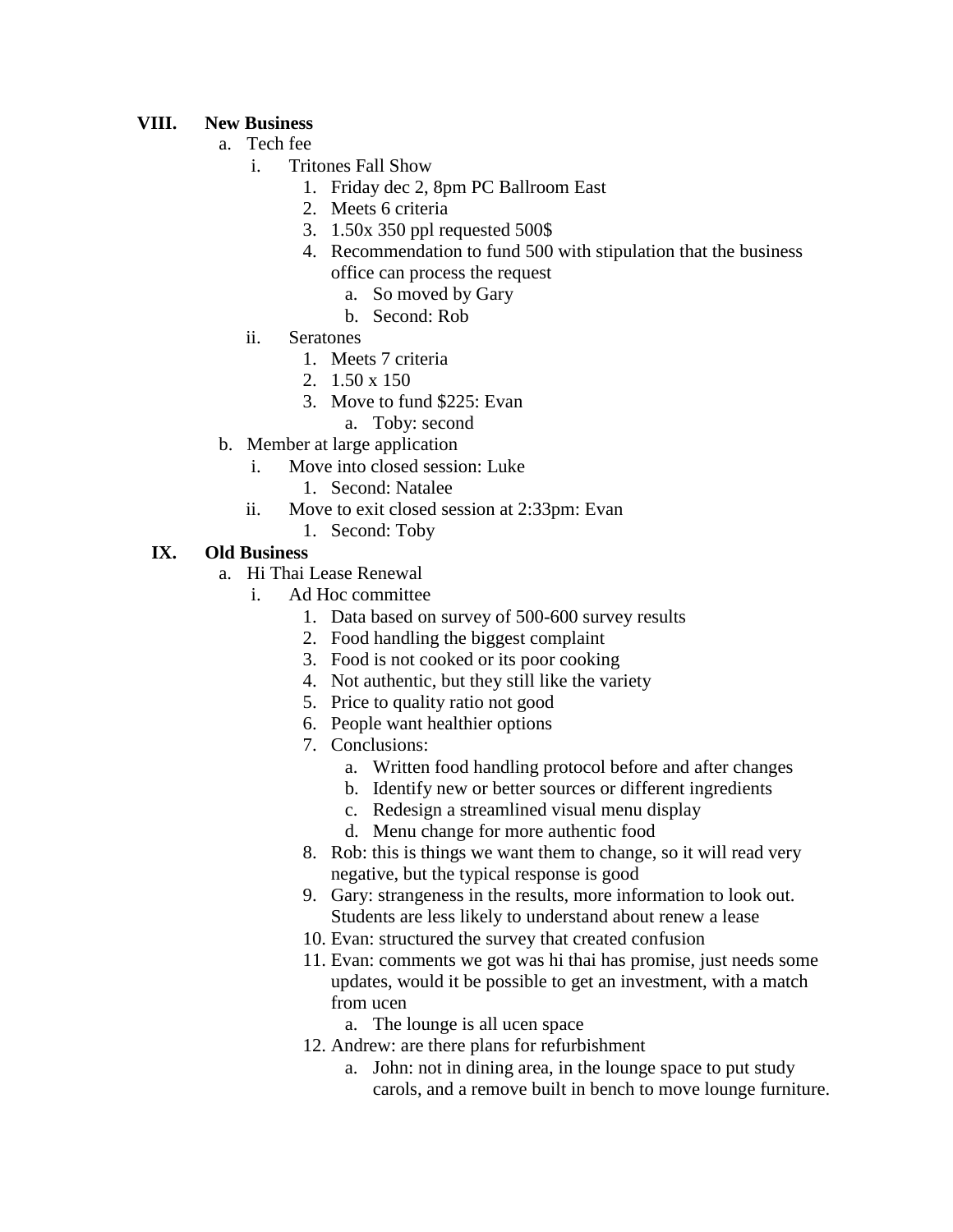Add some art or something on the wall. Can investigate tables maybe

- 13. Emily: is there a way to say, we will invest in space, if you take our suggestions too, then it's a team effort.
- 14. Evan: fyi, break down responses in year, declining. Revelle and muir dislike it more EHS rating?
	- a. John: I know its an A
- 15. Gary: breakdown percentage between revelle and muir a. Revelle 50/50, sixth 33/66 no/yes.
- 16. Luke: was the result statistically significant
	- a. Evan: yes
- 17. Evan: there were 3 results that were duplicate entries, 597 responses
- 18. Rob: motion to approve Hi Thai's lease for 2 years with suggestions a. Megan: yes
	-
	- b. Evan: objection
	- c. Rob: I think they've earned a few more years, and gives them the option to stay
	- d. Evan: yes, but I think we should table until we can talk to Hi Thai
	- e. Rob: withdraw
- 19. Evan: motion table to week 10 have explore fiscal commitment to hi thai
	- a. Second: Rob
	- b. Objection for question: Gary
		- i. Evan: I think it's a good course, and allows new member to weigh in
		- ii. Gary: im not sure Mou is the best course of action. Is an Mou the proper piece of legislation to persue? Are you suggesting that the lease be contingent amongst these metric? Who will be responsible for writing and getting proper approval?
			- 1. Ashley: metrics wouldn't play a part in the lease, our commitment to rejuvenating the space, discussion for next week
			- 2. John: no such thing as an MOU, would have to be amended to lease. But I like the idea of it
			- 3. Rob: I suggested for two years because we wouldn't have to change the lease to move forward, short enough time that if they don't make the changes we can find replacement.
			- 4. Evan: it wasn't an mou is what we need, just the idea of a commitment from the vendor to make sure they make the suggestions and we'll do our part. If its any fiscal commitment, then we should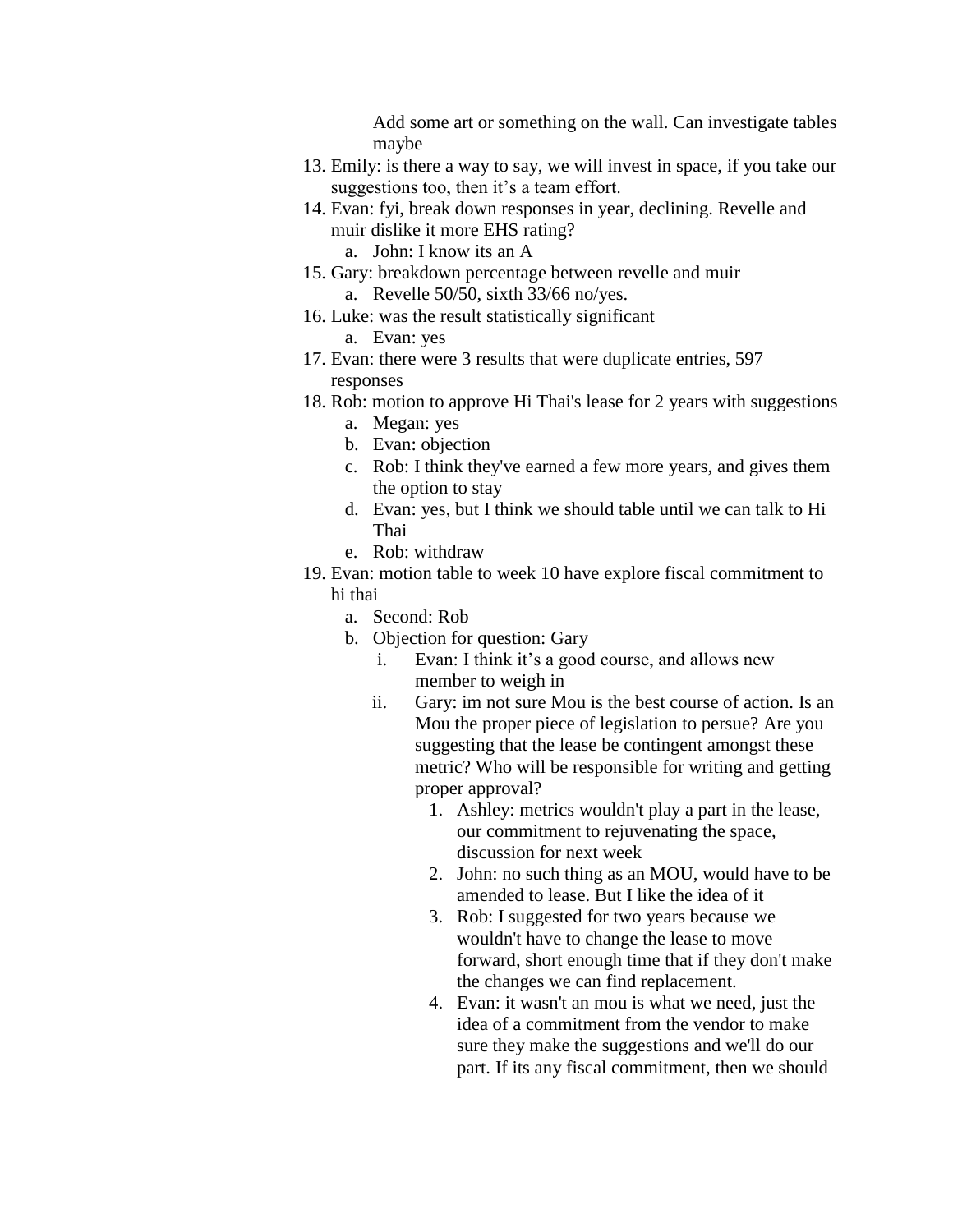approve for longer because then they would be willing to make the commitment

- 5. Megan: we have been discussing this for weeks. All we can ask them to change is what we have heard, 2 years is a good amount, gives them ample time for things to change and people to notice. To grad students, it's a big part of our lives
- 6. Gary: not fair to say we are discussing financial commitments, we would renovating the space anyways, not fair to say. If they would be willing to make fiscal contributions as well
- 7. Rob: I don't think these recommendations are that pricey.
	- 1. John: cost adds up on renovating the space. Food quality is a different story. Can't speak to food logistics
- 8. Evan: interior, fair amount of comments that discussed the interior looking gross and dingy. With food quality being horrible.
	- 1. Luke: only responsible for bussing the space, ucens responsibility to renovate the space.
- 9. Dennis: cleanliness, if regular food poisoning and bug in food means backspace is extremely dirty
- 10. Gary: way for us to give an overview of what the back of the house looked like
	- 1. John: handled through ehs
- 11. Evan: Call the question
	- 1. Rob: Second
- c. Vote: 4-8-1
	- i. Yes: 4
	- ii. No: 8
	- iii. Abstain: 1
- 20. Rob: motion to approve Hi Thai's lease for 2 years with suggestions
	- a. Gary: Second
	- b. Evan: object for amendment
	- c. Rob: everything I said before, reasonable amount of time and not too much time for us, good list of suggestions
	- d. Evan: amend to renew the lease for 2 years with the additional EHS inspections at minimum once per quarter at the expense of hi thai
	- e. Gary: I think that 4 is good, but that what its supposed to say anyways, not good to single out
	- f. Rob: We should avoid changing the lease because it brings in the law. I think our suggestions suffice for now.
	- g. Ashley: Doesn't this implicate EHS and there is only one inspector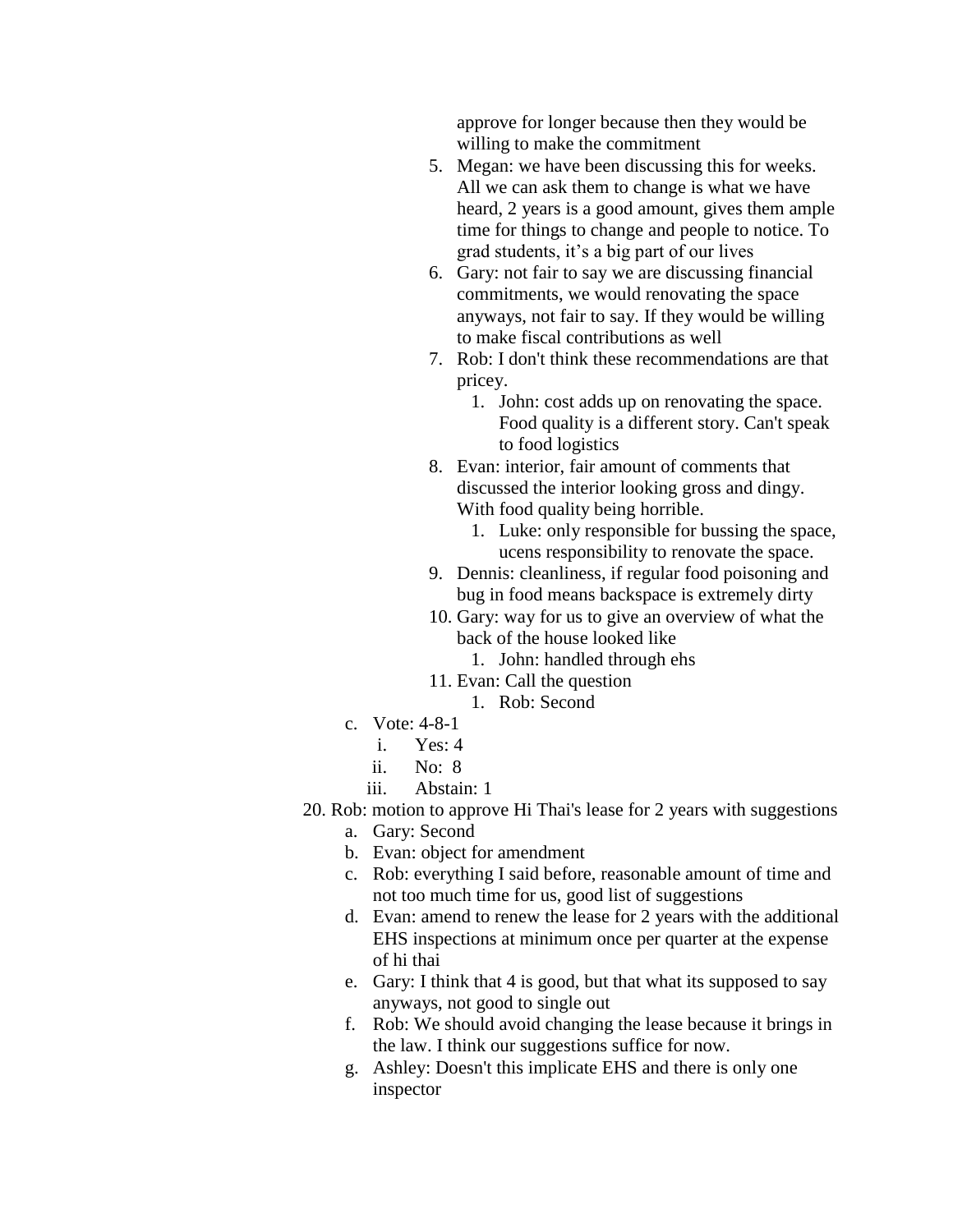- i. John: reality twice a year at best, vendors pay for their inspections. Che was the only non-A rating since I've been here. Inspector will do a follow up report
- h. Natalee: I think it is fair to make them get more inspections, when people get sick from hi thai
- i. Evan: I agree, its fair because we have received their concerns over health and safety, there needs to be an additional force upon it. EHS is a tangible metric. We can see where they are and where they were
- j. Megan: If they are already open to getting quarterly reviews and ehs is strapped for time, how can we enforce on hi thai when its not their fault
	- i. John: we can call the inspector and have them do more inspections of hi thai. Reprioritize. Our staff will be in charge of making sure it happens
- k. Rob: this could be something added to the suggestion list rather than the lease, good to be resolved immediately, but if we can get the ball rolling on additional inspections
- l. Evan: I believe it should be put into hard language, making it legally binding because of health and safety. Protecting students
- m. John: we get complaints from other restaurants as well
- n. Megan: if they are already inspected four times a year, we should do that
- o. Gary: don't think it has to be hard language, because we can hold the additional inspections anyways. Can be done internally.
- p. Luke: we can just request additional inspections it doesn't have to be in their lease
- q. Natalee: what kind of numbers would constitute a trend of food poisoning
	- i. Condensed and concentrated, narrow time frame, similar kinds of food
- r. Evan: withdraw amendment
- s. Roll Call Vote: 8-3-1
	- i. Ashley Awe: Yes
	- ii. Megan Chu: Yes
	- iii. Alexandra Coranado: No
	- iv. Natalee DeBruin: No
	- v. Robert Gougelet: Yes
	- vi. Evan Jan: Yes
	- vii. Gary Le: Yes
	- viii. Toby Le: Yes
	- ix. Dennis Mahaketa: Yes
	- x. Andrew Thai: Yes
	- xi. Roy Velasquez: No